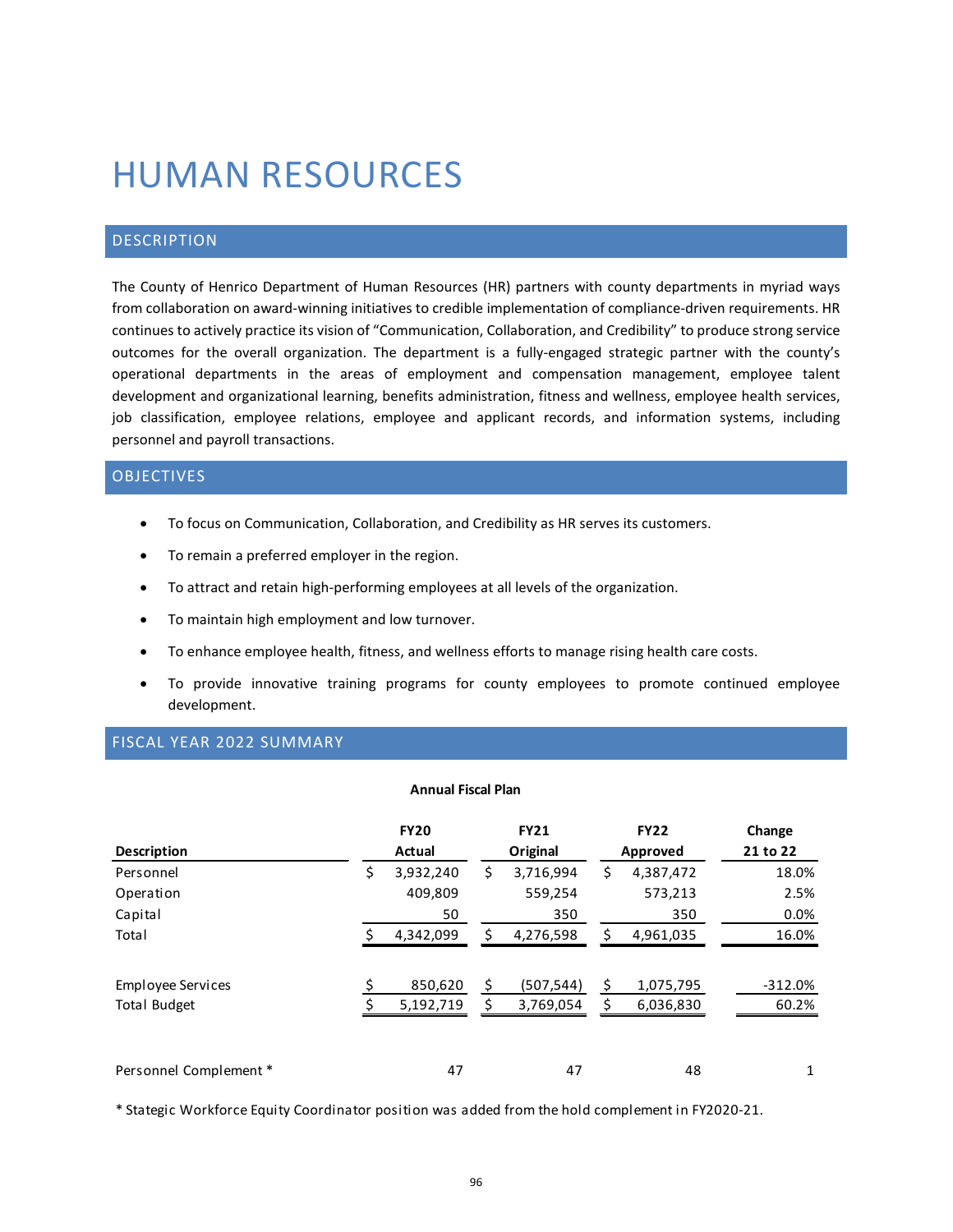#### *Human Resources*

| PERFORMANCE MEASURES          |             |             |             |                    |
|-------------------------------|-------------|-------------|-------------|--------------------|
|                               | <b>FY20</b> | <b>FY21</b> | <b>FY22</b> | Change<br>21 to 22 |
| <b>Workload Measures</b>      |             |             |             |                    |
| <b>Applications Received</b>  | 21,324      | 28,000      | 30,000      | 2,000              |
| Retirements (FY)              | 108         | 140         | 120         | (20)               |
| <b>Effectiveness Measures</b> |             |             |             |                    |
| Turnover Rate                 | 10%         | 11%         | 11%         | 0%                 |

# OBJECTIVES (CONTINUED)

- To ensure leadership readiness by providing consultation and programming focused on career enrichment, succession management, leadership development, performance management and organizational development.
- To maintain the county's compensation and benefits at a competitive level, and to partner with Henrico County Public Schools to maintain a unified pay plan.
- To assist employees and supervisors in employee relations, EEO, and diversity, equity, and inclusion (DEI) awareness.
- To maintain all personnel records in an effective and efficient manner.
- To ensure that all Human Resources laws, regulations, and policies are utilized effectively.
- To be organizationally astute to the needs of the County of Henrico and serve as an internal consultant to the County Manager's Office and to operating departments regarding human resource management.

# BUDGET HIGHLIGHTS

The Department of Human Resources budget for FY2021-22 totals \$6,036,830, an increase of \$2,267,776, or 60.2 percent, from the previous approved budget due to salary adjustments, restoring group benefits removed for COVID-19, and removal of the \$1,500,000 voluntary retirement incentive program. The Human Resources budget includes both the departmental budget and the group benefits budget.

The Human Resources section of the FY2021-22 budget is \$4,961,035 which represents an increase of \$684,437, or 18 percent, driven by increased employee compensation, benefit rates, and adding one strategic workforce equity coordinator position in FY2020-21. The increase also includes \$13,959 in the operating budget, restoring structure cut last fiscal year for anticipated economic impacts of the COVID-19 pandemic.

The FY2021-22 budget for the Group Benefits section is \$1,075,795, which increased by \$1,583,339 from the prior fiscal year. The increase is due to removing the voluntary retirement incentive program implemented last fiscal year. The budget for FY2021-22 captures the costs associated with the retiree health benefit supplement, which was authorized by the Board of Supervisors effective January 1, 2003. Retiree healthcare reflects an increase of \$83,339 and provides 798 retirees funding to offset a portion of their contribution to the cost of health care insurance provided through the county.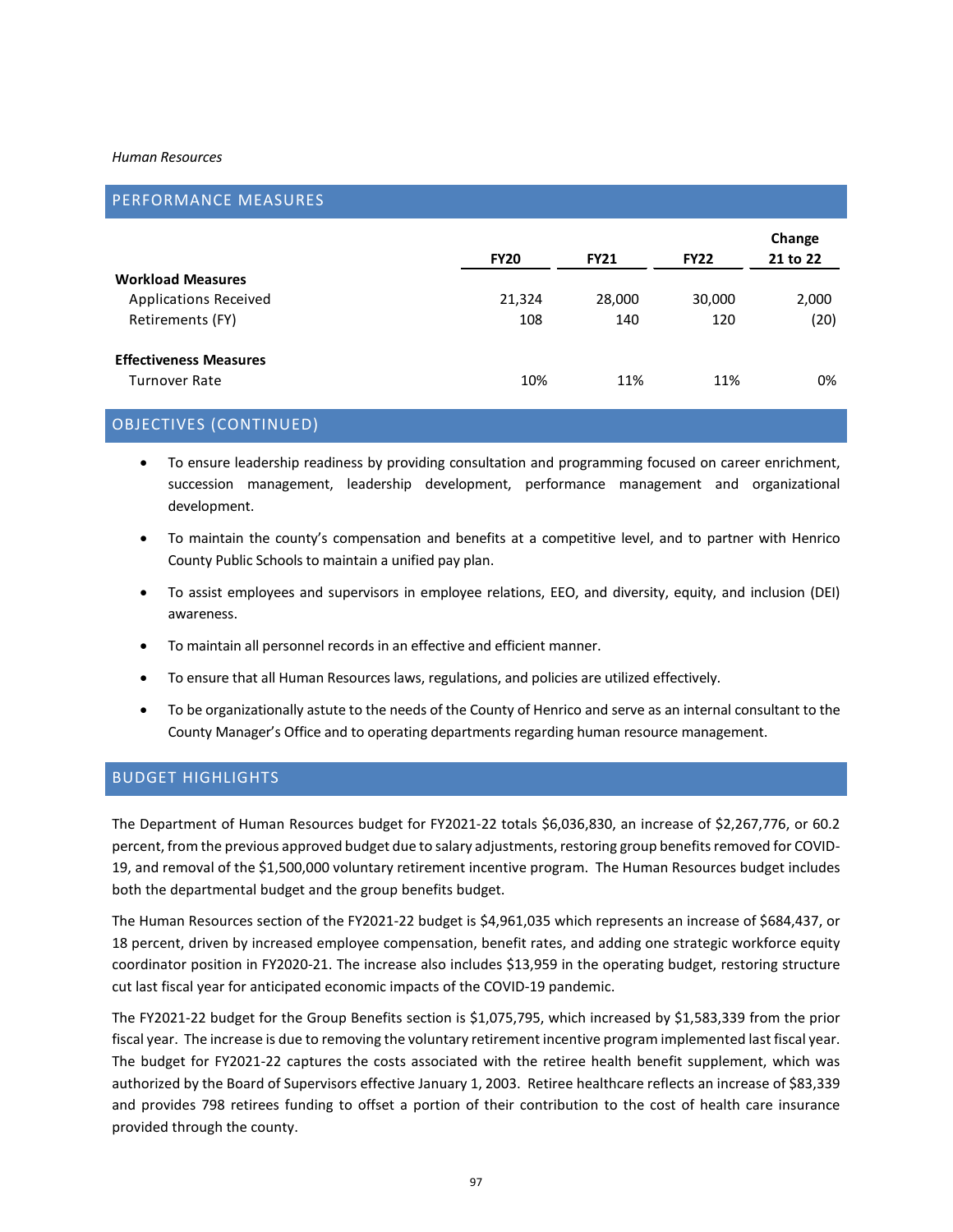#### *Human Resources*

## DEPARTMENT HIGHLIGHTS

The employee turnover rate was reported at 10.2 percent this past year. Henrico County is one of the "leanest" local governments in the Commonwealth, with one of the lowest employee-to-citizen population ratios.

Employee Retention is one of the most valuable efforts provided by the Department of Human Resources and is accomplished through competitive benefits, strategic initiatives, and continuous efforts to increase the health and well-being of county employees. The County of Henrico continues to use innovative programs and processes to attract a quality workforce. The county received 21,324 applications in FY2019-20.

The Department of Human Resources truly appreciates that employees are the county's most valuable resource by supporting them, including:

- creating and marketing wellness initiatives through "Power Henrico" to help employees enhance their emotional, physical, and professional well-being.
- offering excellent benefits, including voluntary benefits, that assist in times of greatest need.
- increasing career development plans across the county so that employees can grow in their positions to constantly improve how they serve Henrico residents.
- collaborating with county leaders on strategic initiatives to positively impact the county's future.
- supporting a diverse community through initiatives such as EngAGE, D/E/I, job fairs, and participating in various outreach efforts.

## WELLNESS EFFORTS

Human Resources continued to focus on providing quality health care options at affordable prices, an integral part of the employee wellness initiative. Even as health care costs continue to rise for Henrico County and employers throughout the country, more than 76 percent of the cost of balancing the health care budget was assumed by the county, allowing county employees to pay health care rates lower than the other regional jurisdictions.

Employee Health Services (EHS) saves employees time and money by providing "sick visits" for standard aliments. These services help employees stay healthy without the cost of copays or excess time away from work. EHS took the medical lead for the county in all COVID related processes.

Fitness & Wellness supports employees through the "New Participant Program" where participants achieve shortterm health goals and healthier daily lifestyle habits. Employees have one-on-one conversations with a staff trainer to develop an exercise and nutrition plan. Employees can also take charge of their health through partnerships with discounted local gym memberships, making it more convenient and affordable to get and stay healthy.

## ORGANIZATIONAL LEARNING AND TALENT DEVELOPMENT

At the beginning of the fiscal year, the Organizational Learning and Talent Development (OLTD) Division of HR offered a variety of in-person training opportunities and focused on continued growth through leadership programs. They offered the same number of open-enrollment courses early in the fiscal year between June and February and had a 13% increase in registrations received.